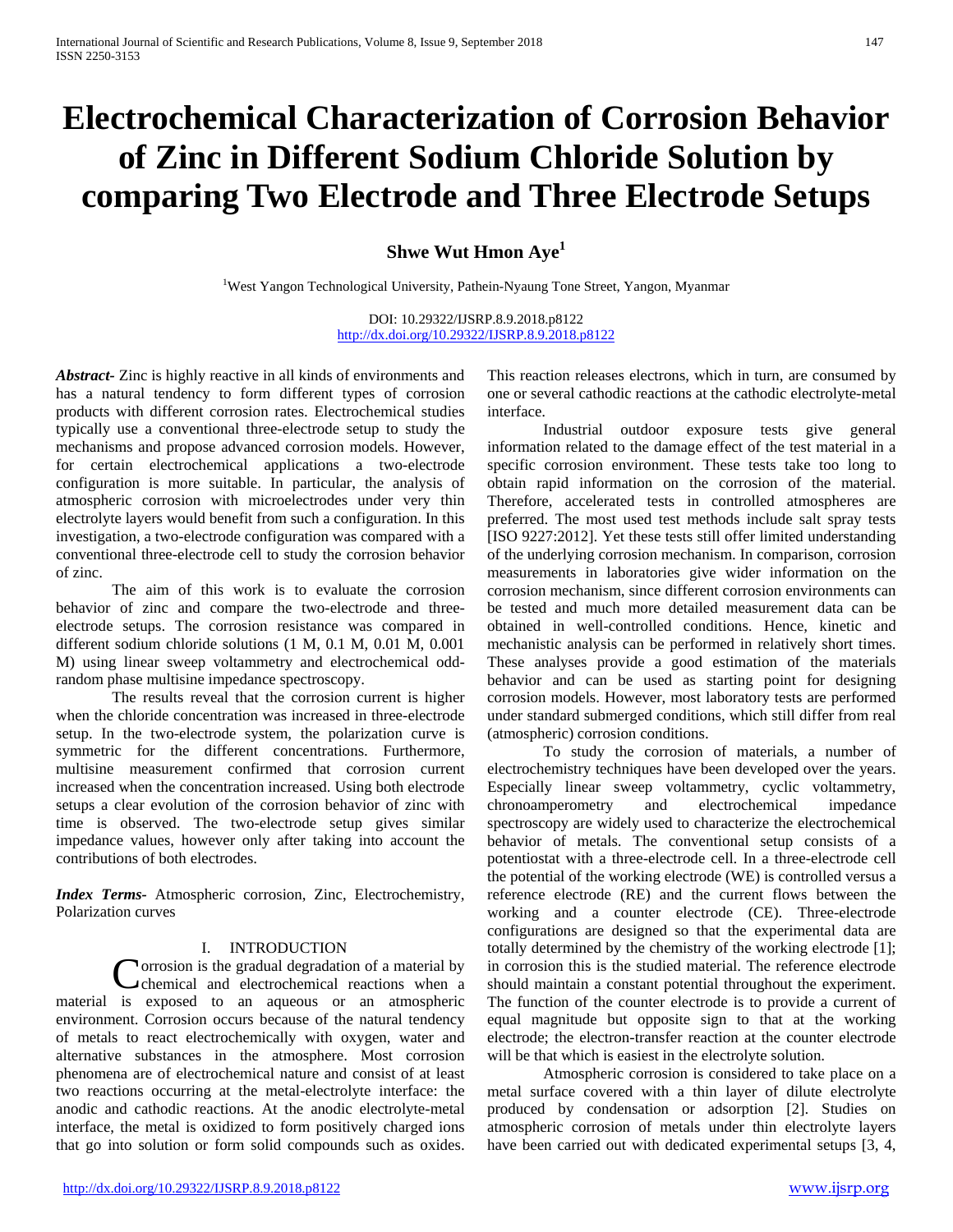5]. The electrochemical study of corrosion under these thin films is challenging; due to a limited electrolyte volume it is difficult to introduce all probes and electrodes. In this regard, the threeelectrode setup is not the most suitable configuration in practice. That is the reason why in this study a two-electrode setup is tested and validated for the study of zinc corrosion. The basic configuration is used with one electrode as the working electrode and the second electrode connected to the reference and counter electrode inputs of the potentiostat.

Zinc and zinc alloys are used in many engineering applications. A main application is the galvanized coating on steel, which prevents oxygen and moisture from reaching the underlying metal and provides cathodic protection to the substrate. The corrosion behavior of zinc depends on the environmental conditions and electrolyte concentrations. The effect of corrosion can be either locally concentrated (pitting, crevice corrosion) or can be extended uniformly over a greater surface (uniform corrosion). The main factors affecting the corrosion rate and type of corrosion are the type of dissolved species, concentration, pH and temperature. They influence the structure and composition of the resulting films and corrosion products on the surface, which in turn control the corrosion process of zinc.

In the corrosion of zinc,  $Zn^{2+}$  ions are released from anodic areas and hydroxide ions are formed at cathodic areas due to the oxygen reduction. The precipitation products of the released ions can form a protective layer on the zinc surface in near neutral aqueous solutions under atmospheric conditions. This layer inhibits the corrosion reactions, providing a better corrosion resistance. In the overall process the anodic and cathodic reactions have to balance each other and thus the corrosion rate is limited by the diffusion of oxygen to the cathodic areas. This can be observed in the polarization curves, which show a limiting current during cathodic polarization.

The present study investigates the corrosion behavior of zinc in different sodium chloride solutions by using linear sweep voltammetry and odd-random phase multisine impedance spectroscopy (ORP-EIS) with a conventional three-electrode system and a two-electrode system. The aim of this work is to validate the two-electrode setup as a tool to evaluate corrosion mechanisms. This allows carrying out electrochemical studies in otherwise inaccessible geometries in applications such as microelectrodes, sensors, thin film analysis and batteries.

## II. EXPERIMENTAL

## *A. Sample and solution preparation*

The chemical composition of the zinc sheet is titanium 0.06 to 0.2% (weight percent), copper 0.08 to 1.0% (weight percent), aluminum 0.015% (weight percent) and balanced zinc. The thickness of the zinc sheet is 0.75 mm. First, the zinc sample was cleaned in an ultrasonic bath in ethanol for 30 minutes. Then the sample was washed several times with deionized water and dried at 60°C. A working surface of 5.08  $\text{cm}^2$  was left exposed, while the other areas were sealed with tape.

## *B. Electrochemical measurements*

The linear sweep voltammetry measurements were carried out with potentiostat PGSTAT12 (Metrohm

Autolab). The samples were polarized cathodically and anodically from 0 to  $\pm 0.6$  V versus the open circuit potential, in separated experiments, with a scan rate of 0.1 mV/s. The measurements were performed after one hour of immersion in sodium chloride. Odd random phase multisine impedance (ORP-EIS) [7] was measured with a Wenking potentiostat POS2 (Bank Elektronik) and a National Instrusments PCI-4461 DAQ-card. The applied multisine signal is digitally composed with MATLAB R2010a software (Mathworks). MATLAB is also used for processing the collected data and controlling the DAQcard. The frequency range analyzed was 0.01Hz to 10 kHz and the amplitude of the sinusoidal voltage signal applied, around the open circuit potential, was 3mV rms. The evolution of the corrosion behavior of the zinc plate was recorded with impedance measurements every 30 min for 24 h during constant immersion in the electrolyte. All experiments were conducted in aerated solution.

The data analysis provided by the ORP-EIS includes information about the noise level, the non-stationary behavior and the non-linear behavior [7]. This analysis verifies whether the impedance data have a good signal-to-noise ratio and whether the conditions of stationarity and linearity, necessary for correct experimental data [6], are fulfilled. The standard deviations on the excited and non-excited frequencies are compared to analyze the characteristics of the electrochemical system. The detailed description of the technique and the noise analysis can be found in [7].

For the conventional three-electrode setup, saturated silver-silver chloride electrode was used as the reference electrode, a platinum grid was used as the counter electrode and the zinc plate was the working electrode. For the two-electrode system, one zinc plate was the working electrode and a second (identically treated) zinc plate was the reference and counter electrode.

## *C. Chemical and electrochemical reactions*

In this work, we only consider the reactions explained in this section. It is well known that the corrosion of zinc occurs through the following reactions [8]:

Zinc dissolution reaction  
\n
$$
Zn \leftrightarrow Zn^{2+} + 2e^-
$$
\n(1)

Oxygen reduction at the zinc surface according to the half-cell reaction

$$
O_2 + 4e^- + 2H_2O \leftrightarrow 4OH \tag{2}
$$

Reaction of the zinc cations and the hydroxide anions producing the zinc hydroxide

$$
Zn^{2+} + 2OH \leftrightarrow Zn(OH)_2 \tag{3}
$$

In the presence of sodium chloride, migration of the chloride ions (CI<sup>)</sup> to anodic sites where zinc hydroxide chloride is formed

$$
5Zn(OH)_2+2Cl^+ +H_2O \leftrightarrow Zn_5(OH)_8Cl_2.H_2O+2OH\hspace{1cm}(4)
$$

### III. RESULTS AND DISCUSSIONS

To characterize the corrosion behavior of zinc, we used two electrochemical techniques; linear sweep voltammetry and multisine impedance. In this study, the corrosion behavior of zinc is characterized by studying the oxidation and reduction reactions. These are represented by zinc dissolution and oxygen reduction, respectively. The reduction of the dissolved oxygen is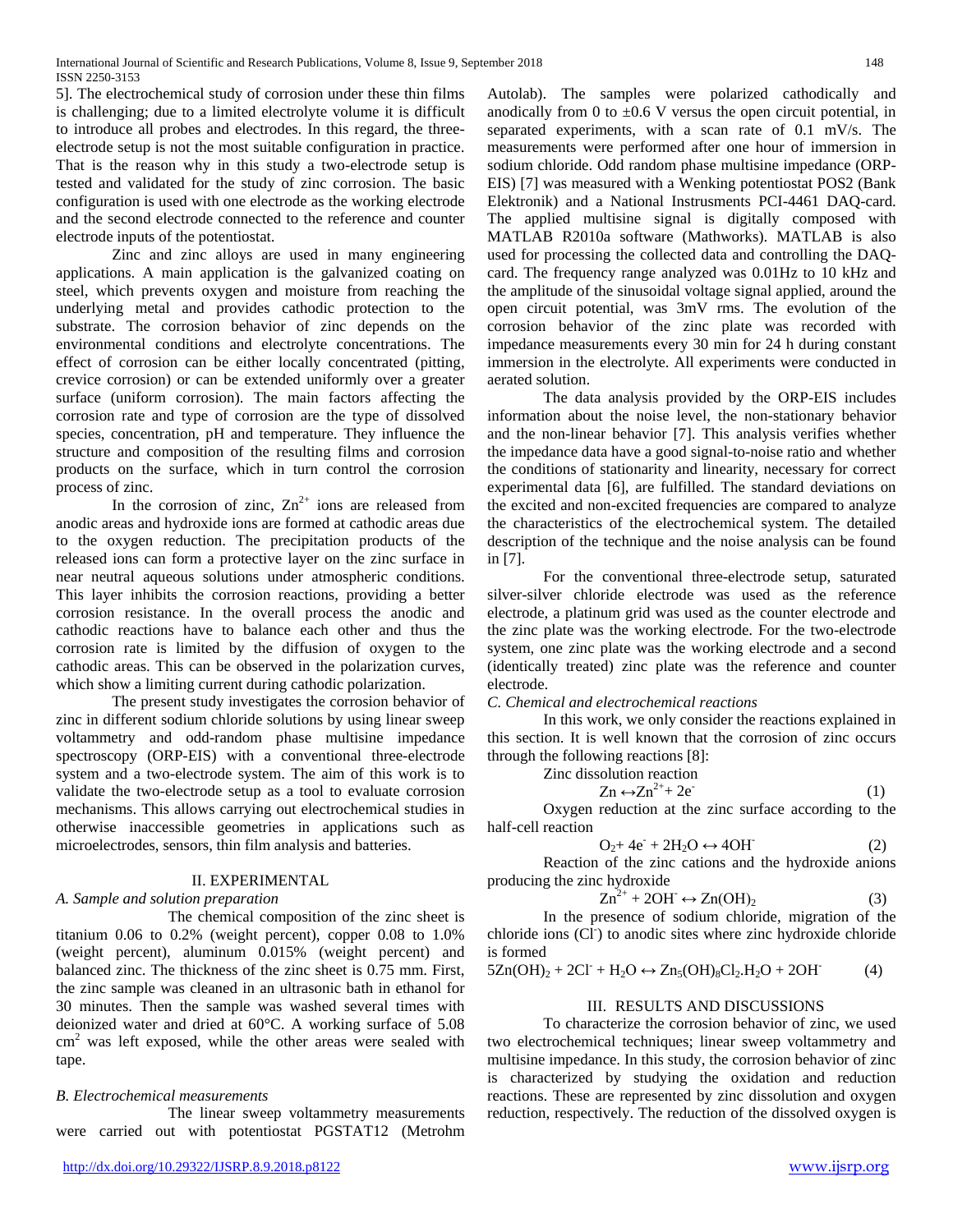limited by oxygen diffusion resulting in a limiting current during cathodic polarization.

#### *A.* Linear sweep voltammetry

 **Polarization curves for the three-electrode setup.** Anodic and cathodic polarization curves were performed with the sample exposed to different concentrations of NaCl; 1 M, 0.1 M, 0.01 M and 0.001 M. Figure 1(a) shows the trend for the open circuit potential (OCP) or corrosion potential measured before both the anodic and cathodic polarizations. The OCP shifted to more negative values for higher concentrations. A lower OCP indicates that the metal is less resistant to corrosion. So, as expected, the corrosion resistance is lower for higher sodium chloride concentrations.

Figure 1(b) shows the changes in the polarization curve of zinc with different concentrations of sodium chloride. Since the OCP shifted for the different concentrations, the polarization curves are plotted as a function of the overpotential, which is the difference between the measured potential and the open circuit potential. The curves for positive overpotential (anodic polarization) and negative overpotential (cathodic polarization) are recorded separately.

Anodically, it is clear that the higher the concentration, the steeper the anodic polarization, which indicates strongly enhanced zinc oxidation. Cathodically, the kinetics are limiting and strongly influenced by the diffusion of oxygen to the metalsolution interface. At OCP, the reduction and oxidation currents are equal, so the overall corrosion current is equal to the cathodic limiting current density.



Figure 1. (a) Open circuit potentials for the different concentrations. (b) Cathodic and anodic polarization curves of zinc in different sodium chloride solutions with the threeelectrode setup.

It is difficult to have a quantitative discussion on the limiting current for the oxygen reduction (Figure 1(b)), because of the fluctuations in the current. It can be seen that, generally in the potential range from 0 V to -0.2 V, the limiting current was decreased when the concentration was increased. This is due to the fact that the corrosion products block the metal surface, inhibiting oxygen diffusion. Therefore, the limiting current decreases. These results are in agreement with the paper by Yadav et al [9]. For very low chloride concentrations, the solution resistance is so high that the low current cannot be accounted to diffusion limitations. Instead, it is assigned to a high ohmic drop in solution. As a conclusion, the variation of the limiting current was not as high as expected; from the polarization curve we see that mainly the dissolution of zinc is influenced. This is attributed to a lower charge transfer resistance

due to dissolution of the oxide/hydroxide film on the zinc in chloride-enriched environments.

**Polarization curves for the two-electrode setup.** In the two-electrode setup (Figure 2), the anodic and cathodic polarization currents are symmetrical because the two electrodes are assumed to be identical. For every concentration, both anodic and cathodic regions show comparable current densities. Region I is the region of mixed kinetics between zinc oxidation and oxygen reduction. In this region, we observe the influence of the chloride concentration on the oxidation reaction; a higher slope in the exponential region is linked to higher sodium chloride concentrations. The same behavior was concluded from the polarization curves with the three-electrode system.

In regions II and III, the current is limited by the oxygen reduction reaction. We observe that with a higher sodium chloride concentration a higher limiting current is measured. This is counterintuitive because the saturation concentration and the diffusivity of oxygen decreases in more concentrated NaCl solutions and, therefore, the limiting current would diminish as well, according to the following equation:

$$
i_{\lim} = j_{\lim} \times A = \frac{nF c_S D}{\delta} \times A,\tag{1}
$$

where  $i_{\text{lim}} =$  limiting current (A),  $j_{\text{lim}} =$  limiting current density  $(A/m<sup>2</sup>)$ , Cs = concentration of dissolved oxygen (mol/m<sup>3</sup>), n = number of exchanged electrons,  $D = O_2$  diffusion coefficient  $(m^2/s)$ , F = Faraday constant, 96485 C/mol,  $\delta$  = diffusion layer thickness (m),  $A =$  electrode surface (m<sup>2</sup>).



Figure 2. Cathodic and anodic currents for zinc in different sodium chloride solutions with the zinc-zinc two-electrode setup.

A possible explanation of the increase of the limiting current is the increase of the working electrode surface area due to zinc deposition. Although the overall reaction is limited by oxygen reduction, the counter reaction is the oxidation of the second zinc electrode, which brings  $Zn^{2+}$  ions in the solution. This means that oxygen reduction is no longer the only reaction in the cathodic part. Oxygen reduction and zinc deposition take place together, at the negatively polarized electrode. With higher NaCl concentrations, more metal of the counter electrode is dissolved, hence the concentration of  $\text{Zn}^{2+}$  ions is higher and more Zn would be deposited on the working electrode. Due to zinc deposition, the active surface increases; this may increase the limiting current, according to equation (1).

In summary, from both setups it can be concluded that at the initial stages the zinc oxidation reaction is more favored when the concentration is increased. However, the limiting current in the cathodic polarization (corresponding to the oxygen reduction) did not show the expected behavior. Still, similar trends were observed in the kinetic region (close to OCP) of the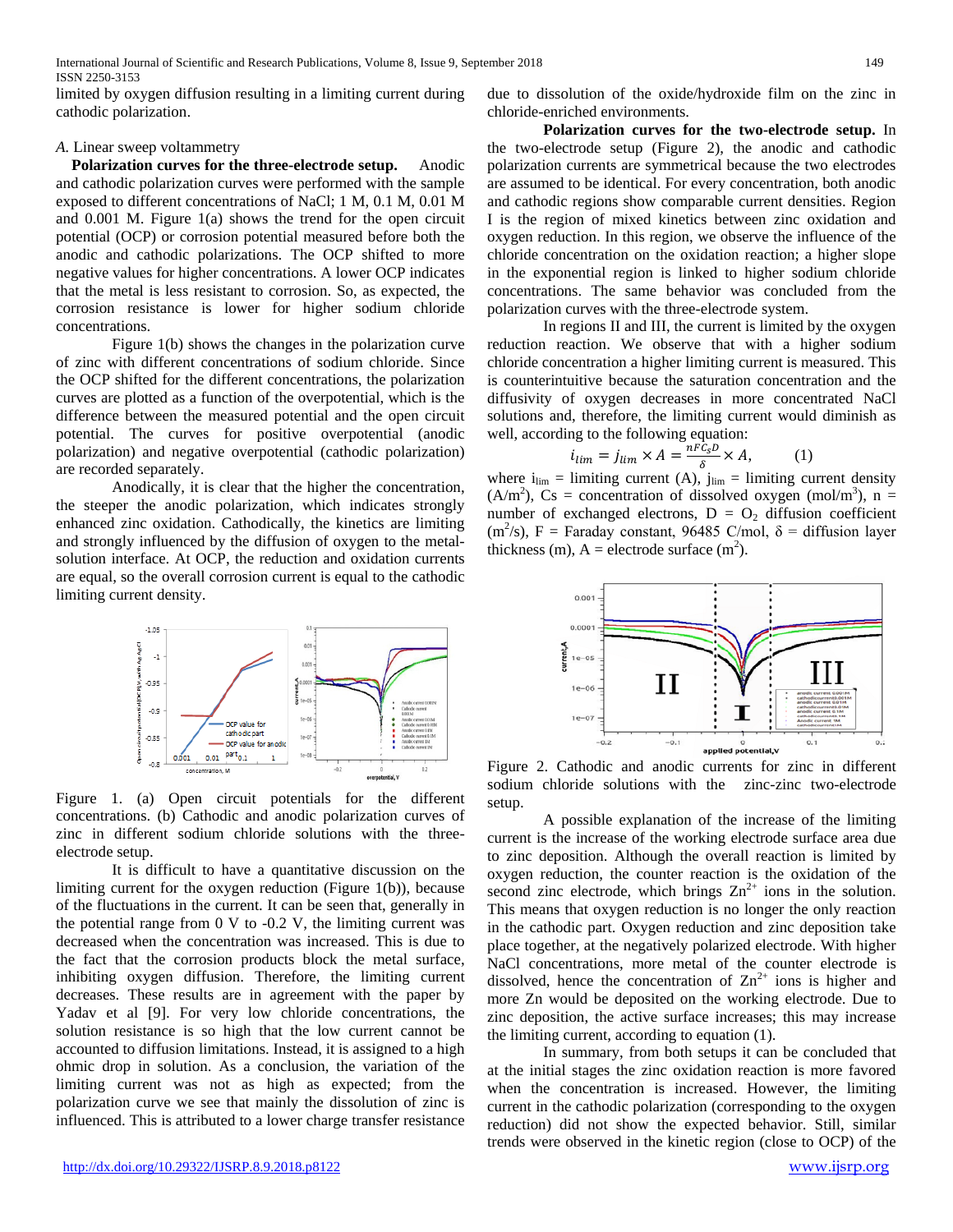cathodic side with both electrode configurations. That confirms the possibility to use the two-electrode cell for kinetic corrosion studies.

#### *B. Impedance spectroscopy*

Impedance spectroscopy is a method to study the electrochemistry around the corrosion potential, without having to polarize the sample. With this technique we could eliminate the effect of zinc deposition in the two-electrode configurations.

The corrosion of Zn in NaCl was also investigated with both electrode setups using ORP-EIS. The impedance spectroscopy measurements were performed every 30 min during 24h. There is a clear evolution of the corrosion behavior of the zinc sample during the measurement time, as it can be seen for the Bode plots of the impedance in Figure 3. Over time the modulus of the impedance lowers and the phase curve also reduces and its minimum shifts to lower frequencies, but they seem to stabilize in the last measurements.



Figure 3. Bode plots of the impedance of zinc in 0.01 M NaCl with the two-electrode cell during 24 h immersion. (a) Modulus. (b) Phase angle.

Zinc presents distinct impedance responses for the different concentrations of NaCl, as shown in Figure 4 for the two-electrode cell. The lower the concentration of the electrolyte, the less attacked the metal and the higher its impedance (Figure 4(a)) and the more the phase minimum shifts to lower frequencies (Figure 4(b)). It is interesting to point out the different magnitude of the impedance at high frequencies for the different solutions, which corresponds to the resistance of the solution: as expected its value diminishes with a higher concentration of electrolyte. A similar trend of the impedance is observed with the three-electrode setup.



Figure 4. Bode plots of the impedance of zinc in different concentrations of NaCl with the two-electrode cell after 2 h immersion. (a) Modulus. (b) Phase angle.

One of the main advantages of the ORP-EIS technique is the analysis of the linearity and stationary of the electrochemical impedance. To simplify the interpretation of the noise analysis, three curves are presented together with the impedance measurements, as it is illustrated in Figure 5. If the curves of 'noise + non-stationarities' and 'noise level' overlap, the system is stationary, i.e., time-invariant. If the curves of 'noise + non-linearities' and 'noise level' coincide, the system behaves linearly. In Figure 5(a), for the impedance after 2 h, the noise curves do not fall together, therefore, the electrochemical system is time-variant and non-linear; although the nonlinearities can be misinterpreted because of the high level of nonstationarities (3 orders of magnitude higher than the noise). Yet, the impedance after 12 h is stationary and linear, as seen in Figure 5(b). These results show that the zinc corrosion is more time-variant in the first experiments and it varies less with time for longer immersion times. This confirms the behavior observed in the sequence of consecutive measured impedance (Figure 3).



Figure 5. Analysis of the linearity and the stationarity of the impedance measurements of zinc in 0.01 M NaCl with the two-electrode cell: (a) after 2 h; (b) after 12 h.

To better understand the corrosion of the zinc, the impedance data were modeled with the electrical equivalent circuits (EEC) displayed in Figure 6, in which Rs is the resistance of the solution, R1 is the charge transfer resistance, CPE1 is the constant phase element corresponding to the double layer, R2 is the resistance of the oxide layer formed, CPE2 is the constant phase element corresponding to the oxide layer and W is the Warburg impedance caused by the diffusion of species from/towards the electrode/electrolyte interface [2, 10]. The inclusion of the Warburg element (Figure 6 (b)) was needed to model the impedance of zinc in the more concentrated solutions, 1 M and 0.1 M. For the lower concentrations, 0.01 M and 0.001 M; the circuit in Figure 6 (a) was used.

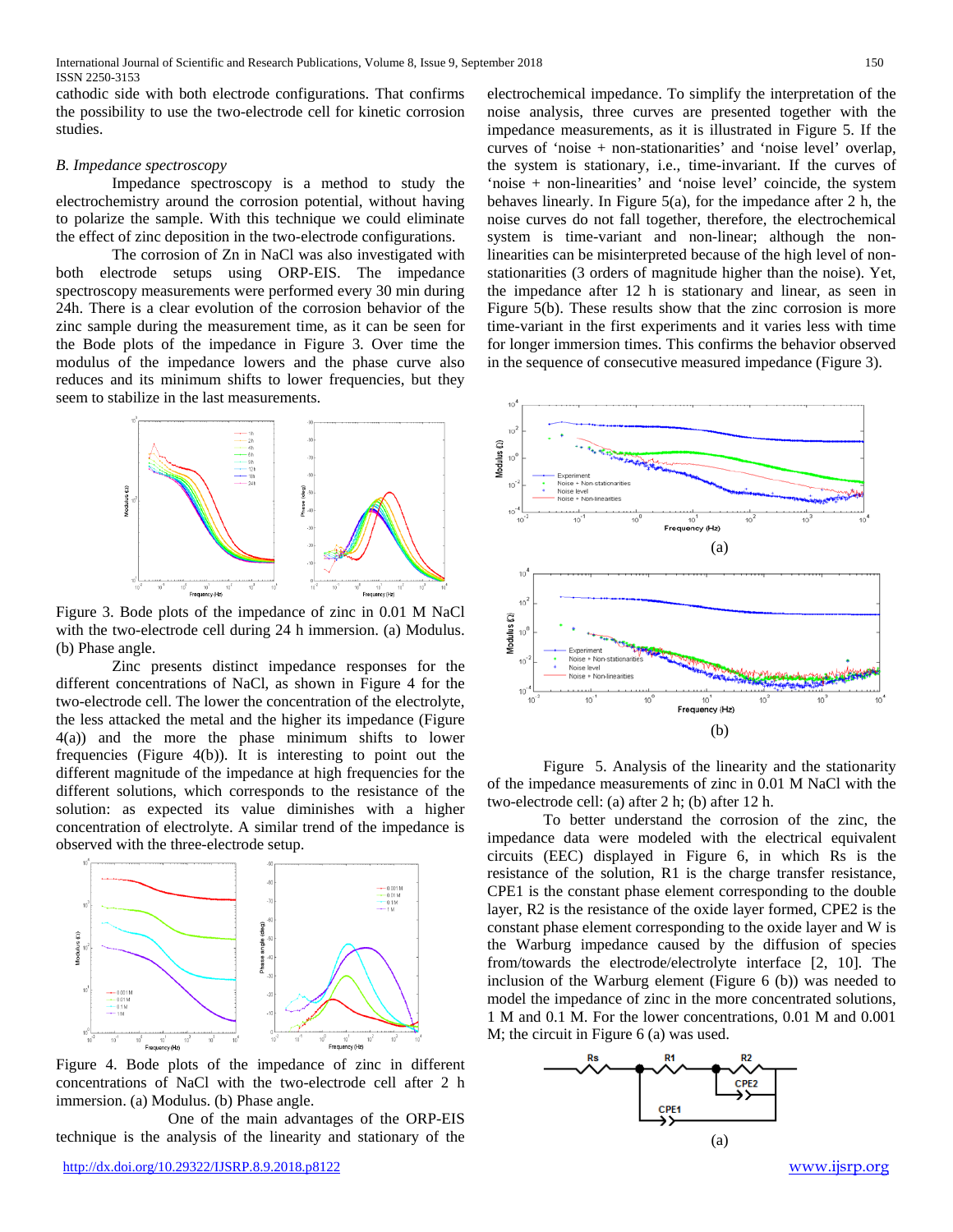International Journal of Scientific and Research Publications, Volume 8, Issue 9, September 2018 151 ISSN 2250-3153



Figure 6. Electrical equivalent circuits used to model the impedance experiments.

The double layer and oxide layer capacitances are, therefore, modeled with a CPE that accounts for the imperfections of the surface. The impedance of the CPE is formulated as a function of the frequency f with the Q and  $\alpha$ parameters according to ZCPE =  $1/[Q\cdot(i\cdot 2\pi f)\alpha]$ .

The evolution of the parameters for the 24 h immersion in  $0.01M$  NaCl can be seen in Table 1. It is clear that  $R_1$ increases, which indicates that the metal is more resistant to corrosion.  $R_2$  first increases slightly but after 9 h starts to decrease, that is, the resistance of the oxide layer becomes less resistant.

Table 1. Estimated parameters of the EEC for the impedance of zinc in 0.01 M NaCl during 24 h with the twoelectrode configuration; all parameter errors are below 15%.

| time (h) | $R_1(\Omega)$ | $\mathbf{R}_2(\Omega)$ |
|----------|---------------|------------------------|
| 2        | 44            | 619                    |
| 4        | 90            | 660                    |
| 6        | 106           | 677                    |
| 9        | 113           | 684                    |
| 12       | 150           | 675                    |
| 15       | 210           | 616                    |
| 18       | 258           | 553                    |
| 21       | 320           | 435                    |
| 24       | 350           | 381                    |

The impedance data of zinc in different sodium chloride concentrations were also modeled. The calculated resistances of the double layer and the oxide layer after 15 h immersion are displayed in Table 2. In agreement with the trend observed in Figure 4, the resistances of both the double layer and the oxide layer are lower with higher concentrations of NaCl.

Table 2. Estimated resistances for the impedance of zinc in different concentrations of NaCl after 15 h immersion using the two-electrode cell; all parameter errors are below 15%.

| [NaCl] $(M)$ | $\mathbf{R}_1(\Omega)$ | $\mathbf{R}_2(\Omega)$ |
|--------------|------------------------|------------------------|
|              | 15                     | 97                     |
| 0.1          | 35                     | 166                    |
| 0.01         | 210                    | 616                    |
| $0.001\,$    | 242                    | 1840                   |

Regarding the impedance measured with each of the electrode configurations, it was observed that the impedance using two electrodes was always higher than the one with the three-electrode cell. This can be easily seen in the modulus of the impedance shown in Figure 7.



Figure 7. Modulus of the impedance of zinc in 1 M NaCl after 15 h immersion using the two-electrode and threeelectrode setups.

This observation is due to the contribution of the CE/electrolyte interface, which cannot be neglected using two identical electrodes. In EIS experiments the total impedance of the circuit WE-CE is measured, that is, the contributions from both electrodes are recorded together. In a conventional threeelectrode setup, the CE has a significantly higher surface area than the WE, therefore, its impedance is very low and the total impedance is dominated by the one on the WE. Thus, the only contributions observed with the conventional cell are the electrolyte resistance and the impedance of the WE/electrolyte interface. However, for the two-electrode configuration used in this work, both electrodes have the same area, hence, the impedances on the CE and WE contribute similarly to the total impedance. Since the WE and CE are in a serial circuit, the impedance recorded is the sum of the impedances on both electrodes. This is confirmed with the values of the estimated resistances R1 and R2, which are 1.8-2.3 times higher with the two-electrode cell than with the three-electrode cell.

The two-electrode setup in combination with electrochemical impedance spectroscopy represents an appropriate tool to measure and model electrochemical systems. However, with identical counter and working electrodes, special consideration is required to obtain the proper impedance values. The measured impedance should be corrected to take into account the doubled impedance of the WE/CE system. One practical way is by expressing the impedance per unit area, considering the sum of the areas of the two electrodes.

#### IV. CONCLUSIONS

Both two-electrode and three-electrode setups show that the oxidation reaction of zinc is more favored with higher NaCl concentrations during the initial stages of corrosion. A similar trend is observed with impedance and polarization techniques. The limiting currents for oxygen reduction are higher with higher concentrations of sodium chloride. Although this is counterintuitive, this effect has been assigned to the deposition of zinc ions. These ions are produced at the zinc counter electrode, after deposition they enlarge the surface area of the working electrode, which results in a higher limiting current. With multisine impedance, higher impedances are measured with lower electrolyte concentrations, showing that the metal is more resistant to corrosion. The same trend is obtained with the two and three-electrode setups. With both electrode setups, the